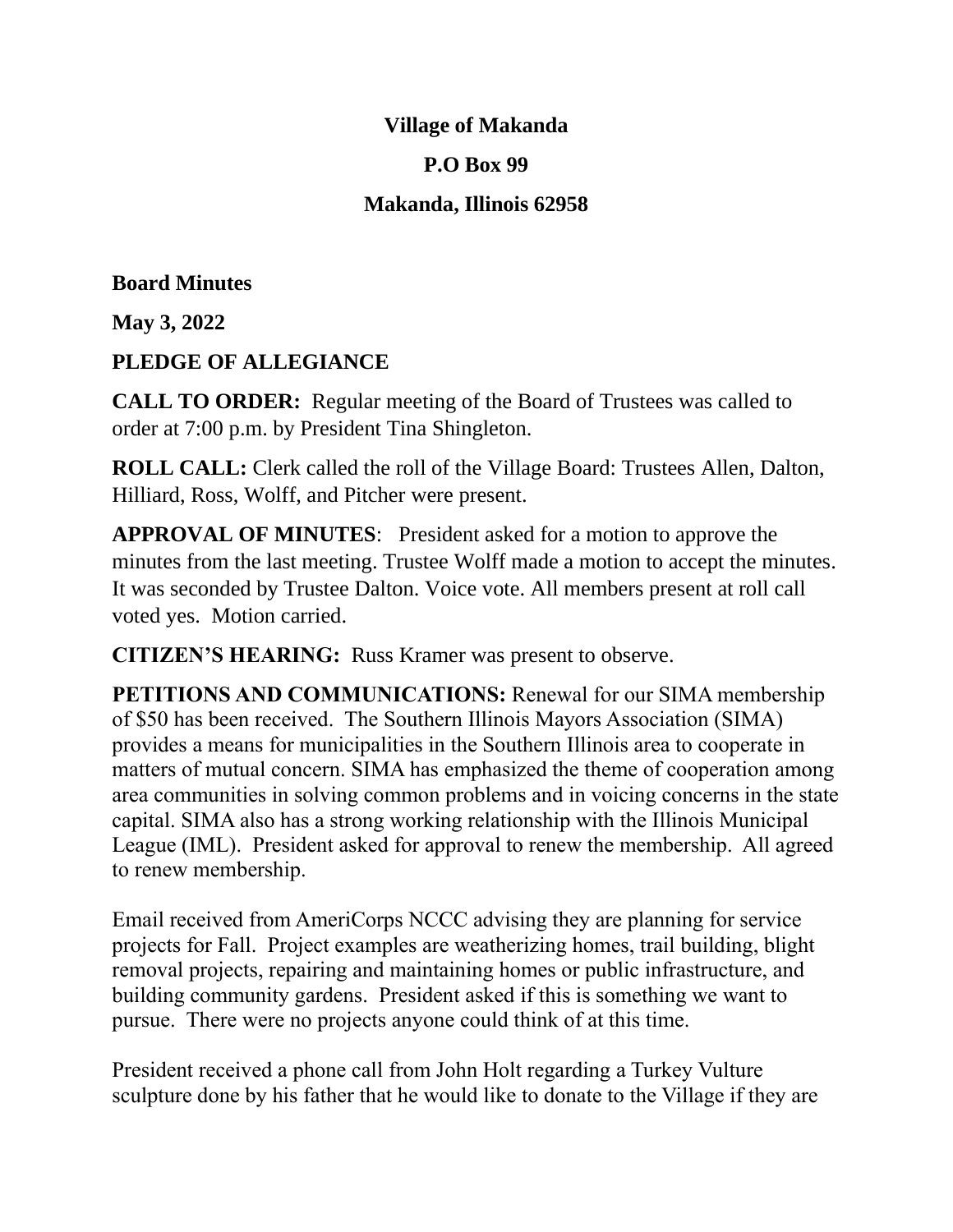interested. A photo of the sculpture was provided. The sculpture is 2 ft. tall and 16 inches wide. Board was happy to accept donation of sculpture from Mr. Holt.

President was contacted by Rachel Graf of the IL Farm Bureau requesting approval of information to feature Vulture Fest in the Fall edition of the Illinois Partners magazine. President spoke with Debbie Dunn since she manages this event. Debbie responded to Rachel confirming information.

## **CLERK**:

**TRUSTEES:** Trustee Wolff reported that the new truck bed has not arrived. But, as soon as it does arrive, they will take the new truck over to Edwardsville. Trustee Allen reported that the new truck bed should be in by the middle of May. Trustee Ross reported that the interior of the B.C. Ross Community Center was being painted. L and P Carpet will start installing the new flooring at the Community Center on May  $9<sup>th</sup>$ . Trustee Ross will need a check from the Village Treasurer for partial, payment to L and P Carpet. There are tables in the Community Center that need to be moved, so the flooring can be installed. Trustee Ross took pictures of the places on Makanda Road that are hazardous and need to be repaired. She sent them to Carrie at IDOT. Trustees Ross and Dalton took pictures of the Frontier cables that have been exposed and laying on top of the ground, on Church Street. On April 16, Trustee Ross sent President pictures of exposed cables in ditch on Church Street across from Trustee Dalton's. On April 26, President reported the exposed cables to Frontier. Trustee Dalton reported that Frontier did come out to Church Street, and she showed them where the exposed cables were located. The cables are in the Village ditches, where the Street and Road crew will be ditching and mowing. Trustee Dalton was told that Frontier would do nothing about the lines, until they were broken. Board discussed a previous /similar problem that the Village had with Frontier.

## **FISCAL MATTERS:**

**A. Treasurer's Report:** Treasurer presented the Treasurer's Report

#### **B. Bills Payable:** Treasurer presented the Bills Payable

President asked for a motion to accept the Treasurer's Report and pay the bills. Trustee Wolff made a motion to accept the Treasurer's Report and pay the bills. It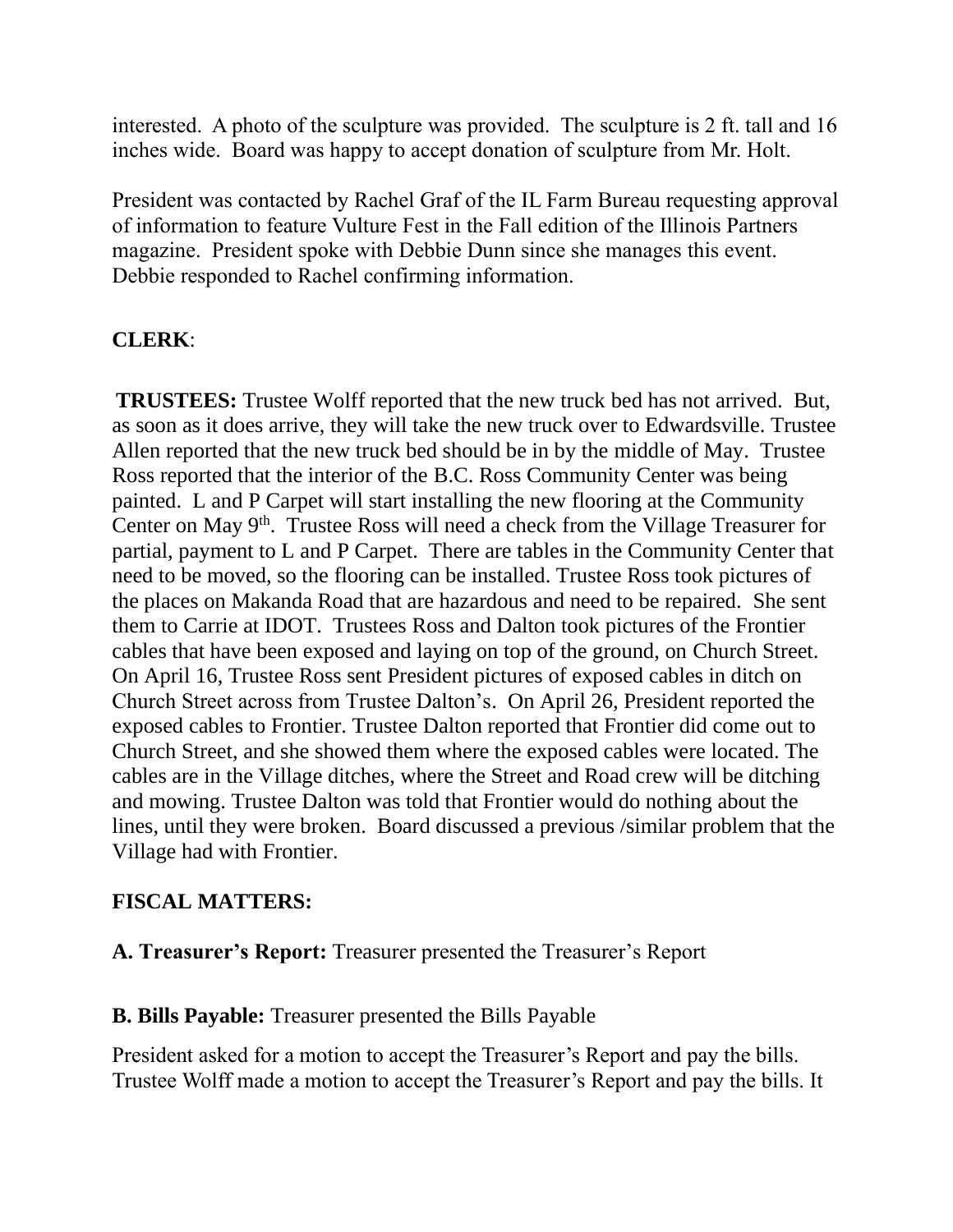was seconded by Trustee Hilliard. Voice vote. All present at roll call voted yes. Motion carried.

Treasurer reported that interest rates continue to drop. He asked if the Board want him to explore where better interest rates might be available? Board asked him to check into the situation.

Effective with electric bills for Village buildings and street lighting, our electric supplier will be Ameren and not AEP Energy.

## **REPORTS OF STANDING COMMITTEES:**

### **A. Finance Committee:**

### **B. Ordinance Committee:**

**C. Street & Road Committee:** Dan advised President that there are only three bags of salt left. Rural King had a stock of salt and asked if it would be okay to purchase a pallet of salt to replenish our supply while we can find it. President gave permission to purchase.

Dan received an estimate from Aaron's Tree Service to cut down and remove two trees along Crackers Neck that was previously discussed. Cost of cutting trees and leaving tree debris in tree line on side of road is \$1,125. To haul away debris would cost an additional \$450. Total cost would be \$1,575. President recommended including debris removal if Board approves trees being cut down. A motion was made by Trustee Wolff to accept the estimate from Aaron's Tree Service to cut down and remove the two trees on Crackers Neck. It was seconded by Trustee Ross. Voice vote. All members present at roll call voted yes. Motion carried. President asked Russ Kramer if the Village had some trees to be taken down would he be interested in looking at the trees and give the Village a bid. Russ Kramer agreed.

Dan has contacted Union County regarding cinders for winter. They have approved us getting two loads at no charge.

Trustee Hilliard gave each Board member a copy of the Annual Street and Road Report. Board reviewed and discussed the report. The roads recommended for oil and chip this fiscal year 2022 are: Community Center North Drive, Upper Eastern Star, Oak Grove Road, and Rowan Road/Cemetery Lane. Money for this comes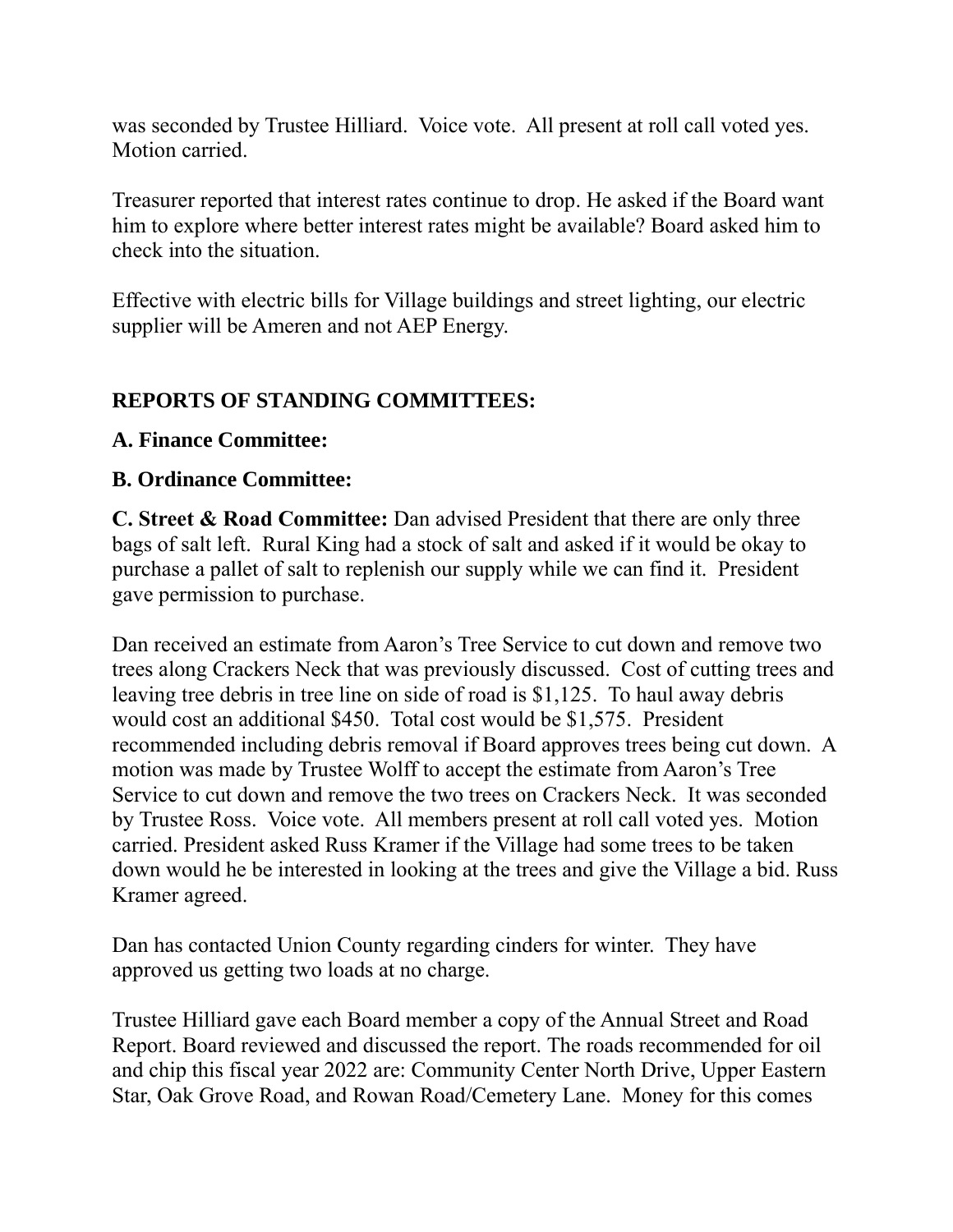from specific allocations of Motor Fuel Tax Funds for 2022. Trustee Wolff made a motion to accept the Street and Road Report and to move forward with the plan. It was seconded by Trustee Dalton. Voice vote. All present at roll call voted yes. Motion carried.

# **D. Subdivision Committee:**

## **E. Insurance Committee:**

**F. Playground Committee:** Clerk has not yet received the playground inspection report from Jim Closson. Board discussed ways to anchor the bleachers at the basketball court.

# **REPORTS OF SPECIAL COMMITTEES:**

## **A. Emergency Disaster Committee:**

## **B. Special Events Committee:**

**ORDINANCES & RESOLUTIONS:** President presented the 2022 MFT Resolution. President calculated the amount for oil and chip to be \$23,677.80. Total request is for \$28,000. Trustee Ross made a motion to accept the 2022 MFT Resolution. It was seconded by Trustee Dalton. Voice vote. All present at roll call voted yes. Motion carried. President will get the Resolution to IDOT for approval and then to Illini for a bid. Present will present the bid to the Board at the next meeting.

## **EXECUTIVE SESSION:**

**UNFINISHED/OLD BUSINESS:** President was advised by legal counsel to send a follow-up letter to Jason Chrzan regarding Keller's at Stone Creek liquor license. Letter was sent April  $29<sup>th</sup>$ .

President received correspondence from our Select Energy contact reaffirming that Village residents who have continued with Homefield Energy as their electric supplier are locked in through December 2023 at \$0.05400/kWh, even if Ameren increases their rate. Preliminary findings from Ameren indicate our municipal aggregation electric rate through Homefield Energy could be half the price of Ameren's energy supply rate.